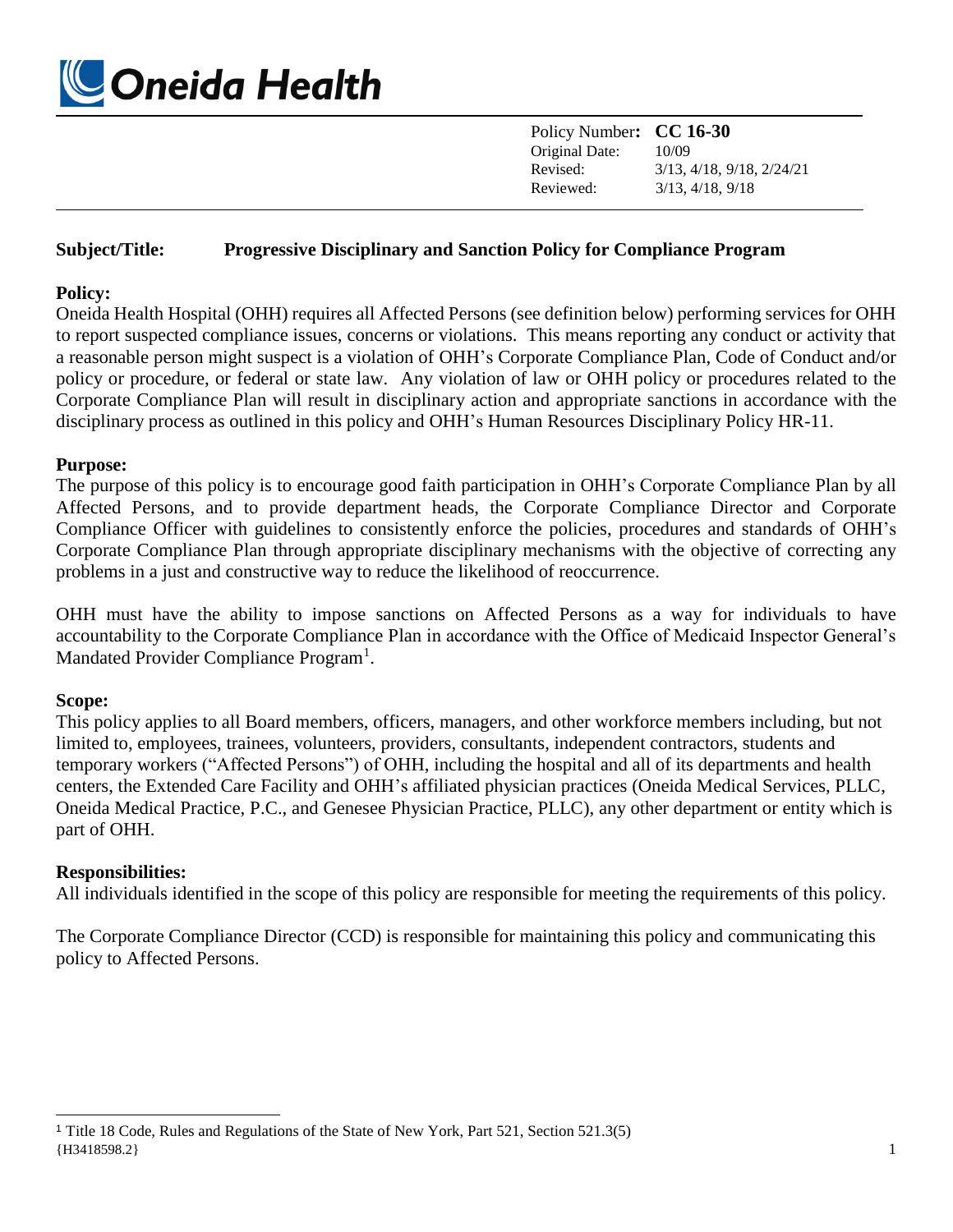## **Compliance:**

Failure to comply with this or any other compliance policy may result in disciplinary actions as per OHH policy, *Human Resources Disciplinary Policy HR-11*. Legal action also may be taken for violations of applicable regulations and standards.

## **Procedure(s):**

# **A. Expectations to Report**

All Affected Persons are expected to assist in the investigation and resolution of compliance issues. Accordingly, OHH has specific policies that articulate expectations of all Affected Persons for reporting compliance issues and problem resolution. Those policies are titled:

- CC 16-1 Compliance Reporting System
- CC 16-2 Internal Investigations and Response
- CC 16-3 Search Warrant & On-Site Investigation from a Government Agency

In addition, the OHH Compliance Plan also summarizes the expectations of Affected Persons for reporting compliance concerns, specifically, the following sections:

- Where to Go for Assistance
- What to Expect When You Make a Compliance Report
- Non-Intimidation and Non-Retaliation
- Disciplinary Actions & Sanctions
- What to Do in Case of an On-Site Government Investigation or Search Warrant

## **B. Examples of Behavior Leading to Disciplinary Action**

Affected Persons may be subject to disciplinary action, including sanctions, for:

- Failure to report, disclose, and/or assist in an investigation of suspected non-compliance;
- Participation in non-compliant behavior:
	- Accessing or reviewing patient clinical information for any reason *not* related to an individual's specific job responsibility;
	- $\triangleright$  Discussing or revealing to any individual (employee or non-employee) clinical information about a patient to a person who is not related to the patient care or treatment;
- Intentionally breaching protected health information (PHI) of patients:
	- $\triangleright$  Leaving medical records out in open view of patients and /or visitors;
	- $\triangleright$  Failure to follow OHH policy regarding shredding of hard copy medical records;
- Failure to report discovered breaches of PHI to OHH's Privacy Officer (who is also the CCD);
- Violating OHH's privacy practice policy and allowing the unauthorized disclosure of PHI;
- Encouraging, directing, facilitating or permitting *active* non-compliant behavior:
- $\triangleright$  Preparation or submission of a false claim or report:
	- o Placing an incorrect diagnosis code on an outpatient claim to get the claim to pass through the Medicare edit for payment);
	- o Entering clinical documentation (either in computer or hard copy record) that did NOT happen (such as turning, positioning, toileting, activities completed for the day);
	- o Determining the type of care a patient receives based on the payer source and financial information of the patient;
- Encouraging, directing, facilitating or permitting *passive* non-compliant behavior, such as:
	- $\triangleright$  Observing blatant violations of the code of conduct:
		- o two co-workers arguing in a patient care area and failing to intervene or bringing it to the attention of a supervisor or the CCD);
	- $\triangleright$  Observing an individual violate OHH's compliance plan and not reporting it to a direct supervisor or the CCD;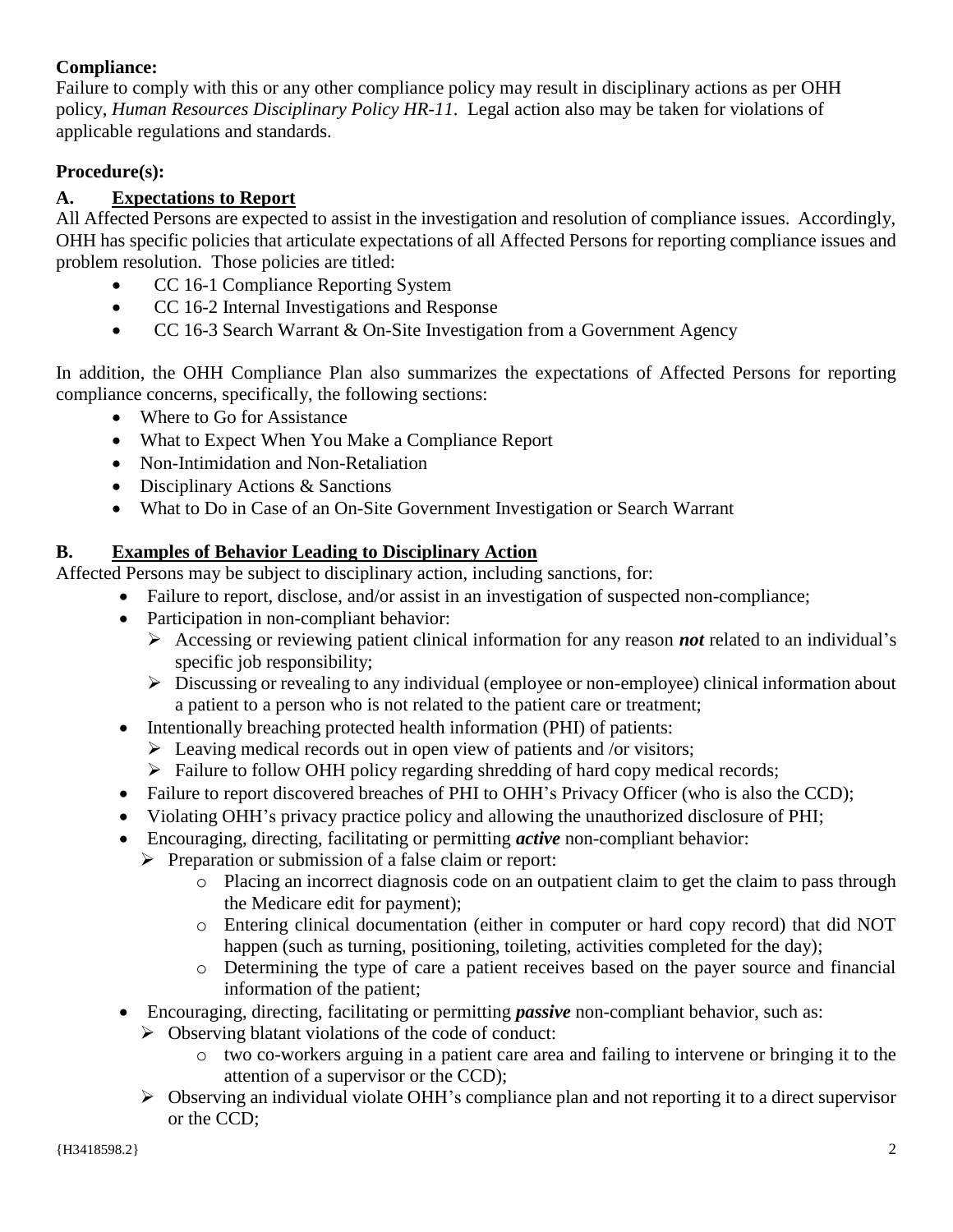- $\triangleright$  Failure to follow applicable departmental policies and procedures;
- $\triangleright$  Not conducting due diligence (the extra effort needed) to read all memos, newsletters and regulatory changes that your Manager/Supervisor provides to you (the employee) and expects you to read;
- Failure to comply with OHH's Compliance Plan or applicable laws, rules and regulations that govern an individual's position and job responsibilities;
- Failure to detect non-compliance when reasonable due diligence would have led to the discovery of such issue;
- Failure to comply with OHH's policies and procedures, federal regulations, Medicare regulations, New York State and Medicaid rules and regulations; and
- Retaliation, retribution, or harassment against an individual who reports suspected violations.

# **C. Form of Discipline or Sanction**

1. The form of discipline or sanction to be applied will vary in relation to the severity of the compliance violation. OHH may impose sanctions for intentional or unintentional violation of an OHH policy, procedure, or federal or state regulation. Sanctions are penalties imposed and it should be understood there is potential that a sanction may be assessed for every confirmed act of non-compliance.

- 2. Specific sanctions may include the following, but are not limited to:
	- Verbal or written warning these will include the reason for the action, performance expectations and consequences of failure to meet the expectations.
	- Demotion from current position while individual receives additional focused training by designated (internal or external) trainer that addresses errors/mistakes.
		- o May include additional focused training as approved by the CCD and/or a decrease in salary or hourly wage as determined by the CCD, Human Resource Director and the (applicable) Director, including temporary pay changes and suspensions of pay.
	- Suspension or termination from employment
		- o If an investigation of a violation is undertaken and the CCD believes the integrity of the investigation may be at stake because of the presence of an individual under investigation, the individual may be removed from their current work activity or prohibited from providing services for OHH until the investigation is completed.
		- o Cases of gross negligence or misconduct or other serious intentional noncompliance/violation may result in immediate suspension or immediate termination. All suspensions and terminations will be approved by the Director of Human Resources.
		- o There is no pre-determined sequence of type or number of actions prior to termination of employment.
	- Revocation of privileges for nurse practitioners, physician assistants and medical doctors
		- $\circ$  If the activities or professional conduct of any practitioner with clinical privileges at OHH is considered to be detrimental to patient safety, lower than applicable standards of care, disruptive to operations of OHH, or in violation of OHH policy and procedures, as set forth in the Medical Staff Bylaws, Rules and Regulations, and Bylaws of OHH, corrective action against such practitioner may be requested in accordance with the Medical Staff Bylaws, Article VIII.
	- Financial penalties
		- o Any person who knowingly violates the law may be required to pay significant civil damages and/or criminal fines and penalties